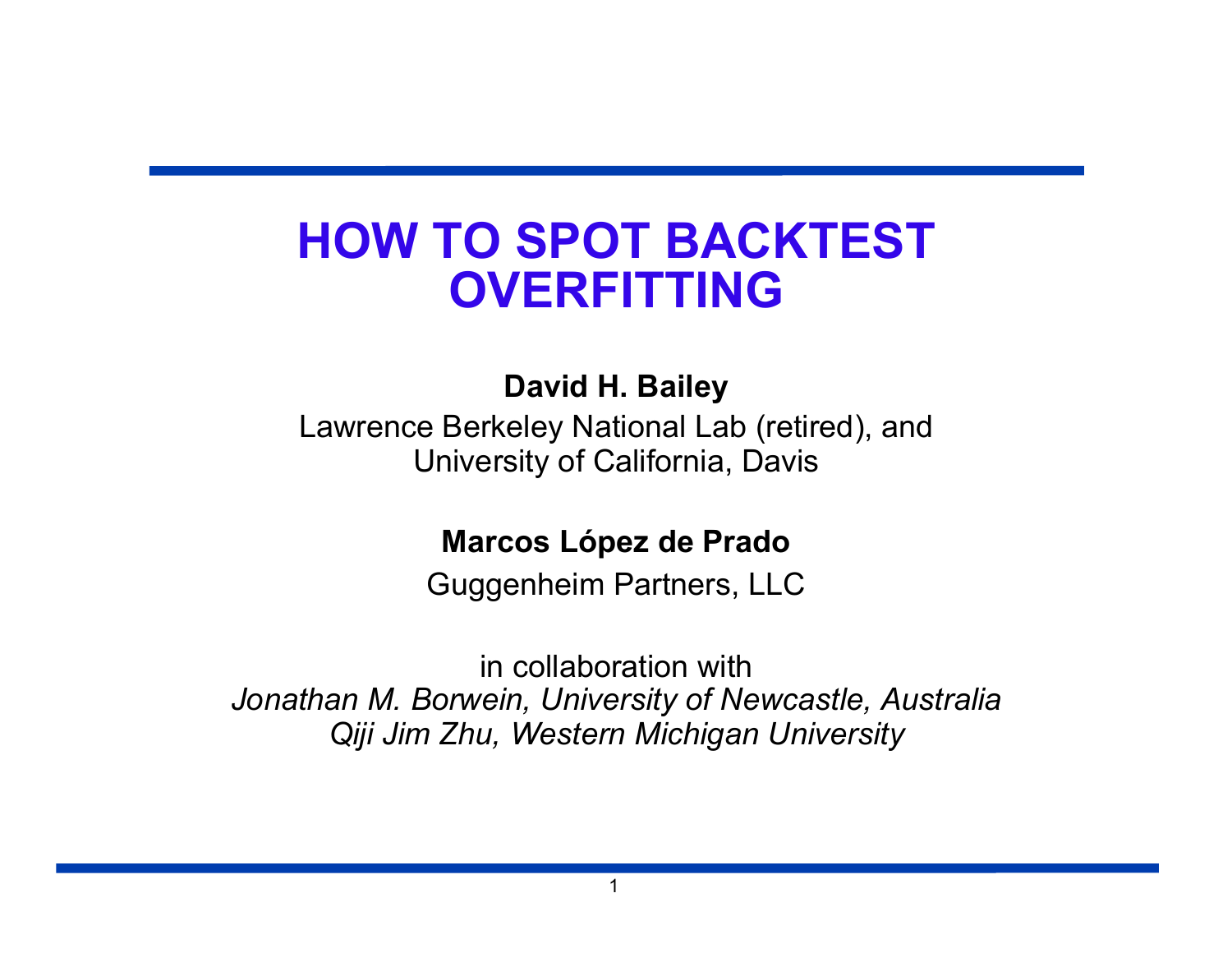# **Key points**

- · Backtests (i.e., historical simulations of performance) are widely employed to test and operate investment strategies.
- · If the researcher tries a large enough number of strategy configurations, *a backtest can always be fit to any desired performance for a fixed sample length*. Thus, there is a minimum backtest length (MinBTL) that should be required for a given number of trials.
- · Standard statistical techniques designed to prevent regression overfitting, such as *hold-out*, are ineffective in the context of backtest evaluation.
- · Under memory effects, overfitting may lead to systematic *losses*.
- · Overfitting is just one example of the misuse of mathematical and statistical methods applied to finance.
- · Since most published backtests do not report the number of trials involved, many are overfit.

"I remember my friend Johnny von Neumann used to say, with four parameters I can fit an elephant, and with five I can make him wiggle his trunk." [Enrico Fermi, 1953]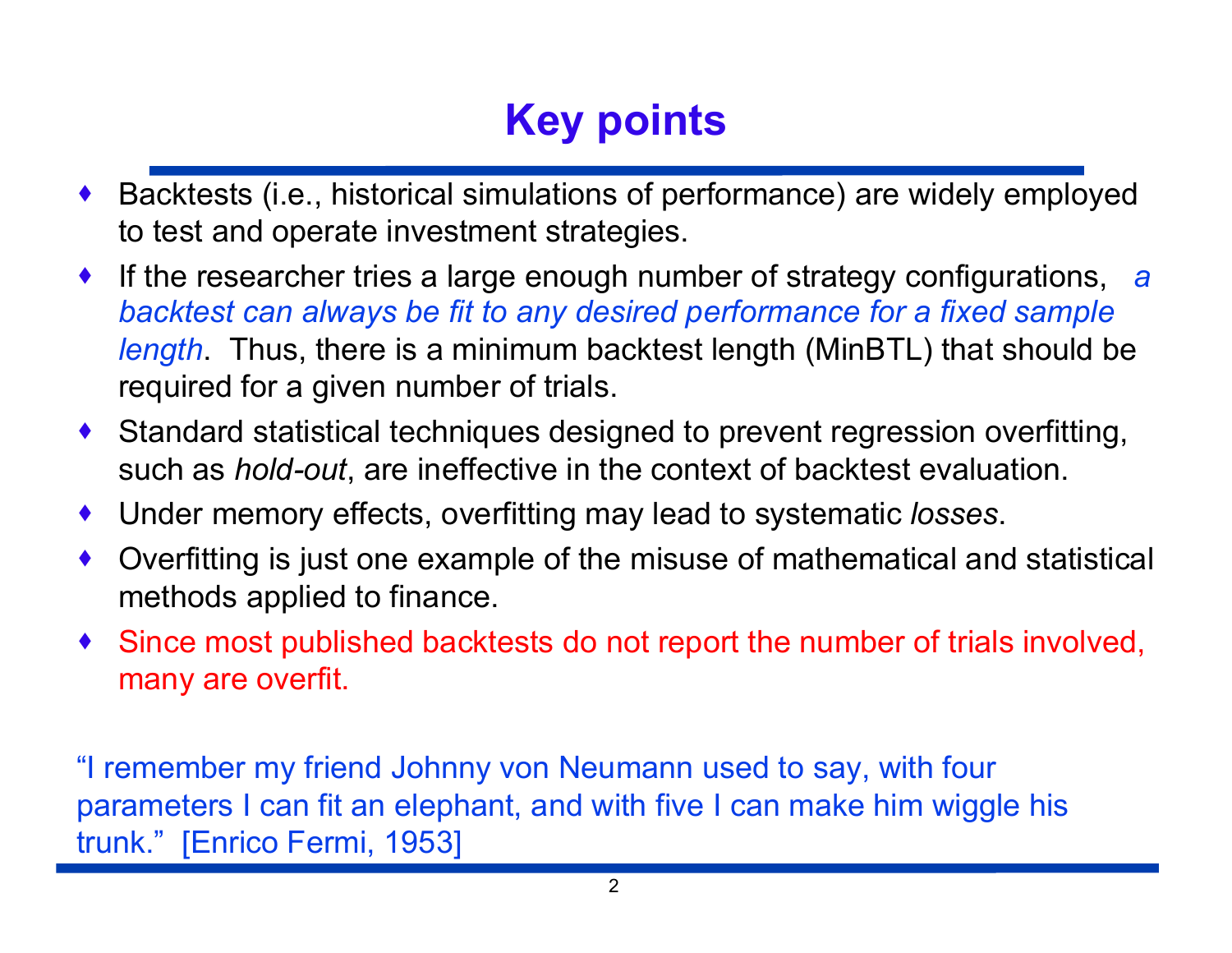# **Backtesting**

- · A backtest is a historical simulation of an algorithmic investment strategy.
- Among other results, it computes the series of profits and losses that such strategy would have generated, should that algorithm had been run over a specified time period.

Example of a backtested strategy  $\rightarrow$ 

The green line plots the performance of a tradable security, while the blue line plots the performance achieved by buying and selling that security. Sharpe ratio is 1.77, with 46.21 trades per year. Note the low correlation between the strategy's performance and the security's.

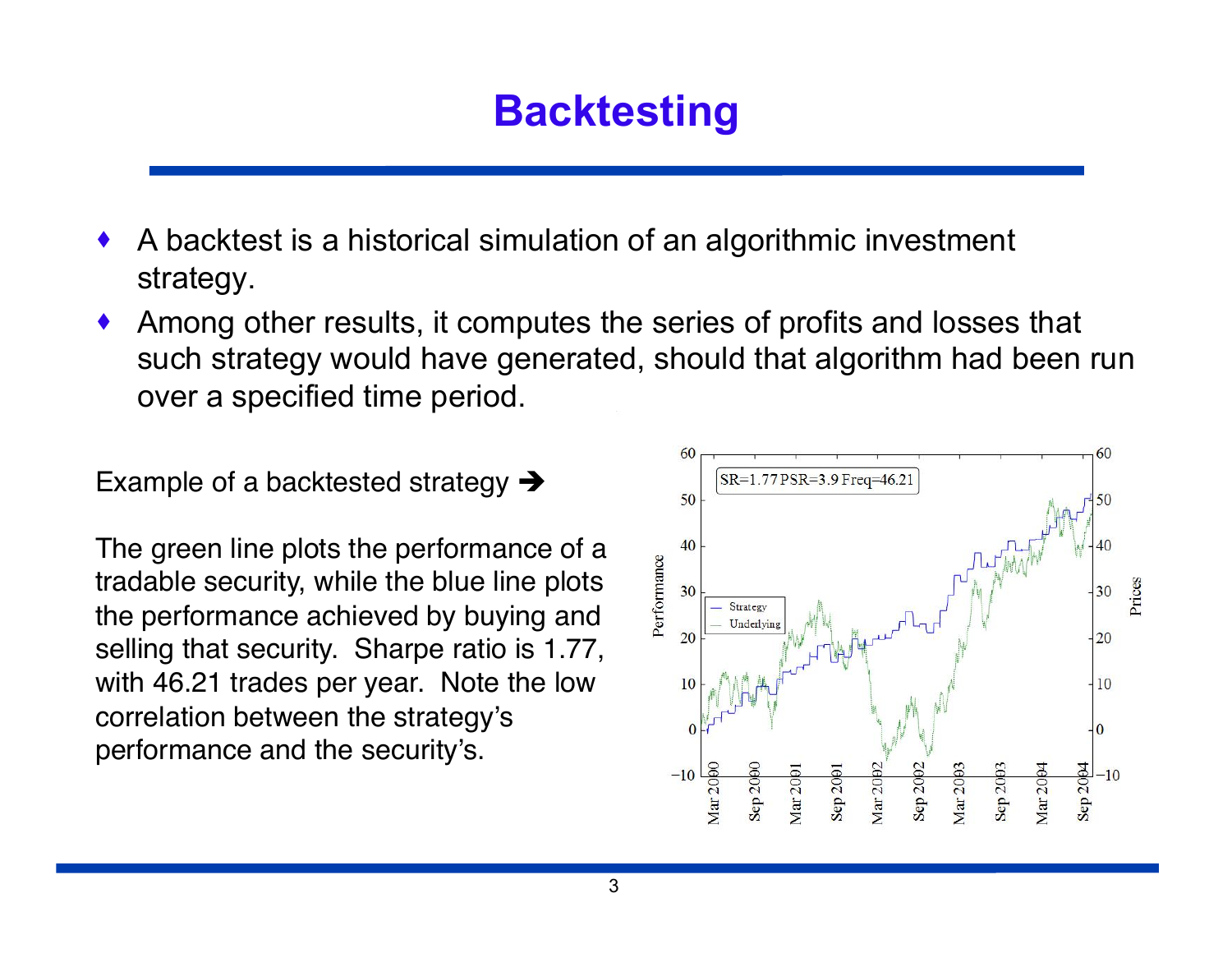#### **Reasons for backtesting investment strategies**

- The information contained in the reported series of profits and losses may be summarized in popular performance metrics, such as the Sharpe Ratio (SR).
- · These metrics are essential to select optimal parameter combinations: Calibration frequency, risk limits, entry thresholds, stop losses, profit taking, etc.

Optimizing two parameters generates a 3D surface, which can be plotted as a heat-map – see graph  $\rightarrow$ 

The x-axis tries different entry thresholds, while the y-axis tries different exit thresholds.

The spectrum closer to green indicates the region of optimal in-sample Sharpe Ratio.

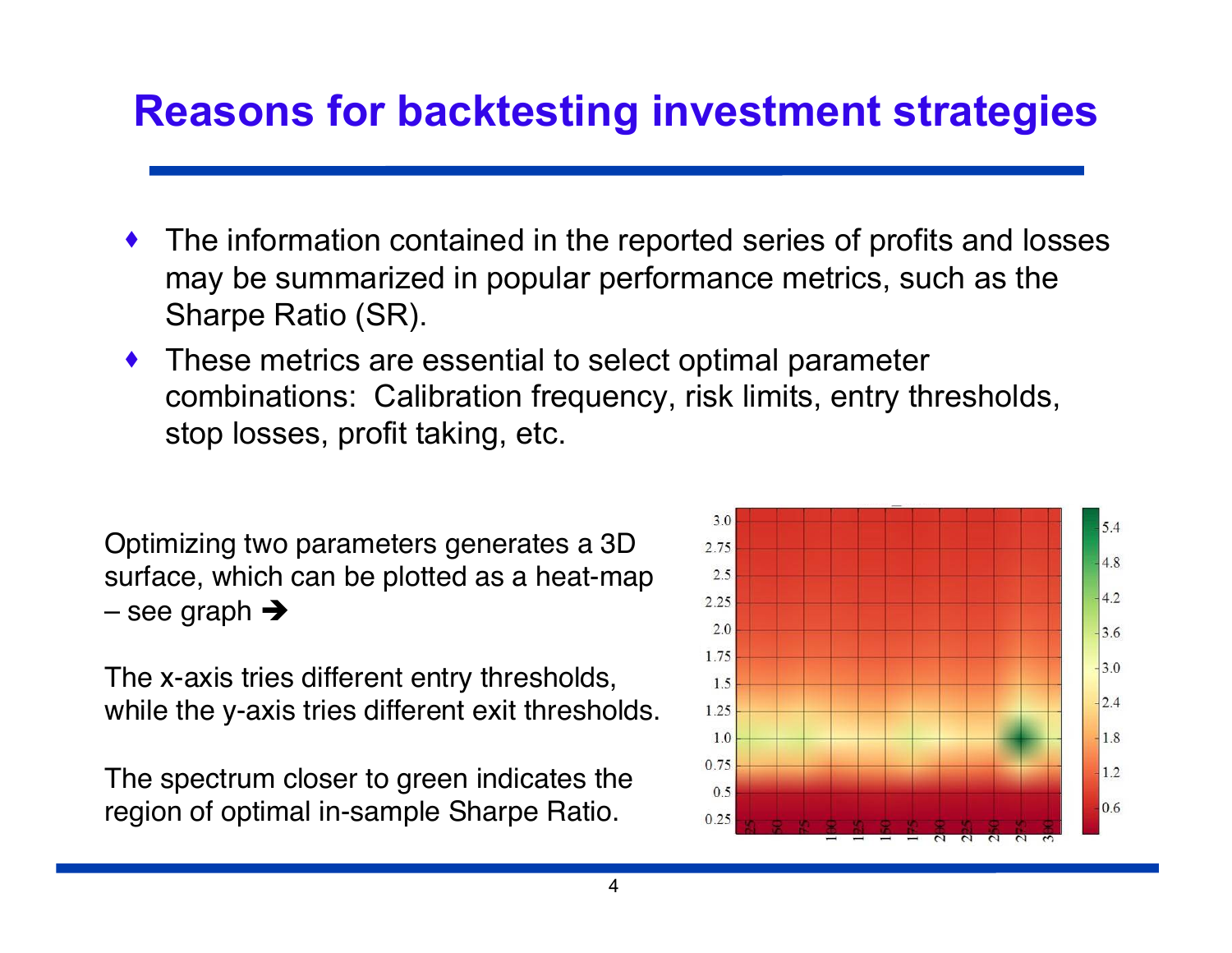



Supercomputers and high-tech mathematical finance algorithms can generate nonsense faster than ever before!

The principal danger is statistical overfitting of backtest data:

- · When a computer can analyze thousands or millions of variations of a given strategy, it is *almost certain* that the best such strategy, measured by backtests, will be overfit (and thus of dubious value).
- · Many studies claim profitable investment strategies, but their results are based only on *in-sample* (IS) statistics, with no *out-of-sample* (OOS) testing.
- · Overfitting is the most common reason that mathematical investment schemes look great in backtests, but then fall flat in the real world.
- ... and yet, most backtesting software does not control for the probability of backtest overfitting!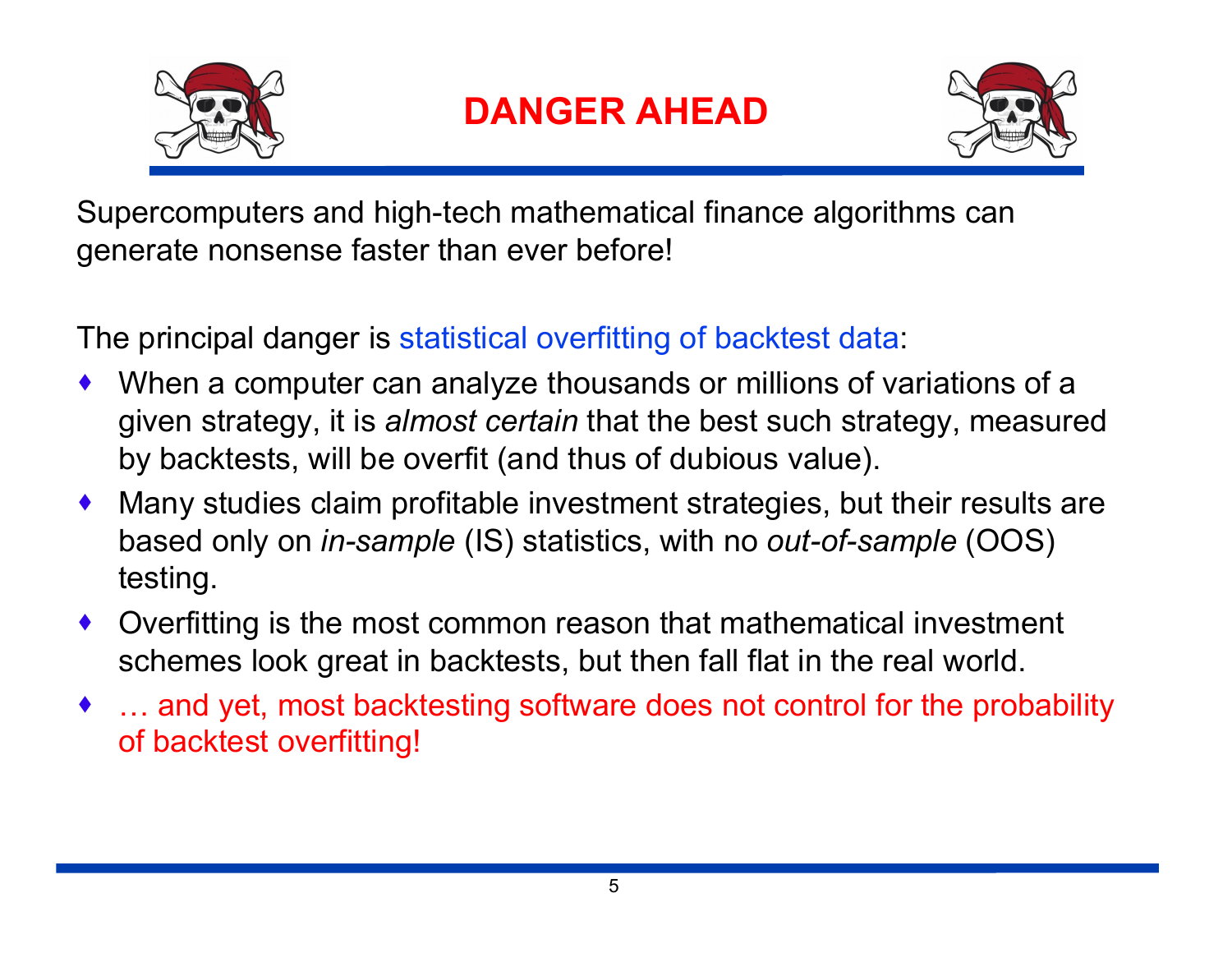#### **The hold-out method to test an investment strategy (not very good)**

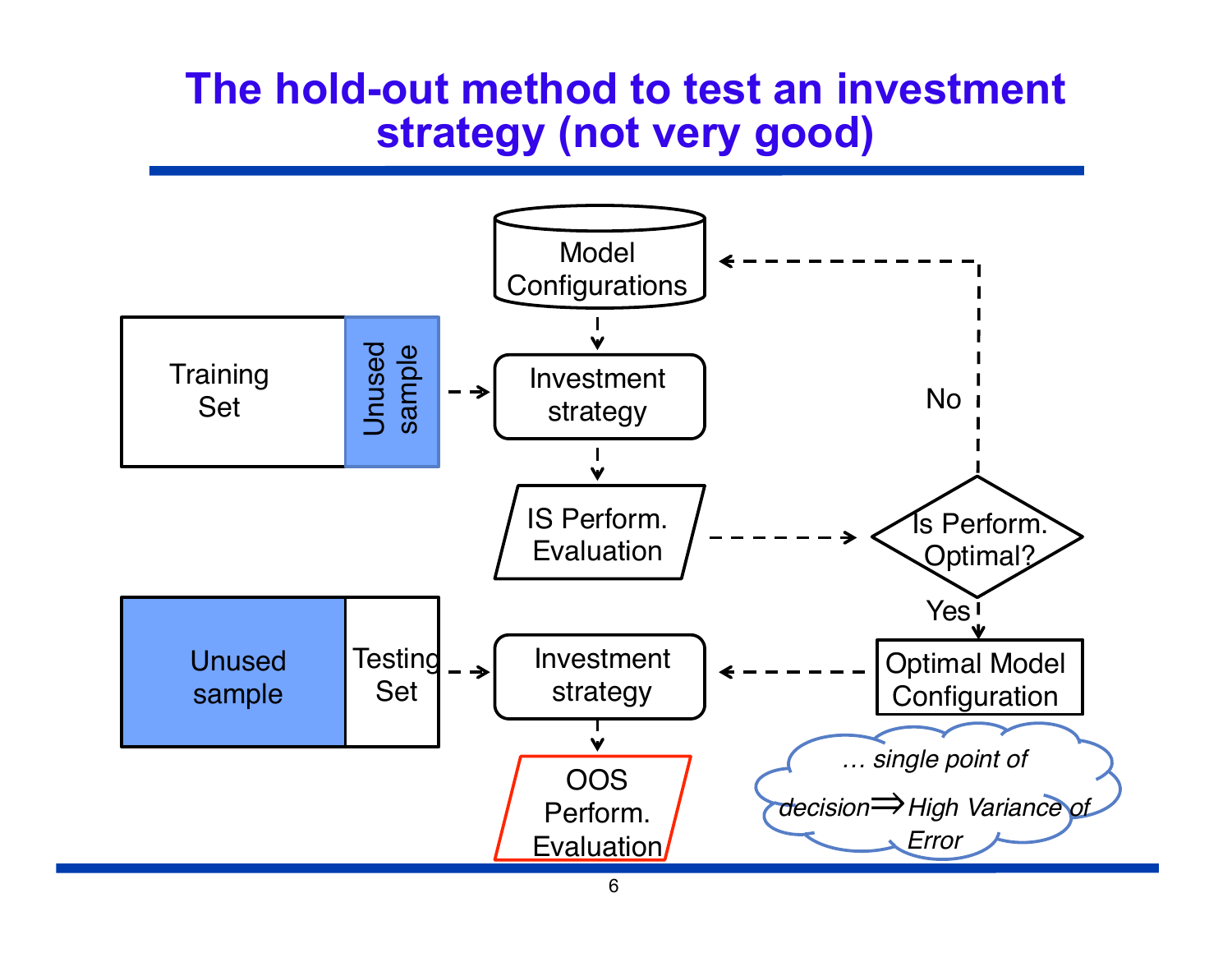# **How easy is it to overfit a backtest?**

Unfortunately, too easy!

For instance, if only 5 years of data are available, no more than 45 independent model configurations should be tried. For that number of trials, the expected max  $IS$   $SR = 1$ , whereas the expected OOS  $SR = 0.$ 



After trying only 7 independent strategy configurations, the expected maximum IS SR  $= 1$  for a 2-year-long backtest, while the expected OOS SR  $= 0$ .

Therefore, a backtest that does not report the number of trials *N* used to identify the selected configuration makes it impossible to assess the risk of overfitting.

Overfitting makes *any* Sharpe ratio achievable in-sample:The researcher just needs to keep trying alternative parameters for that strategy!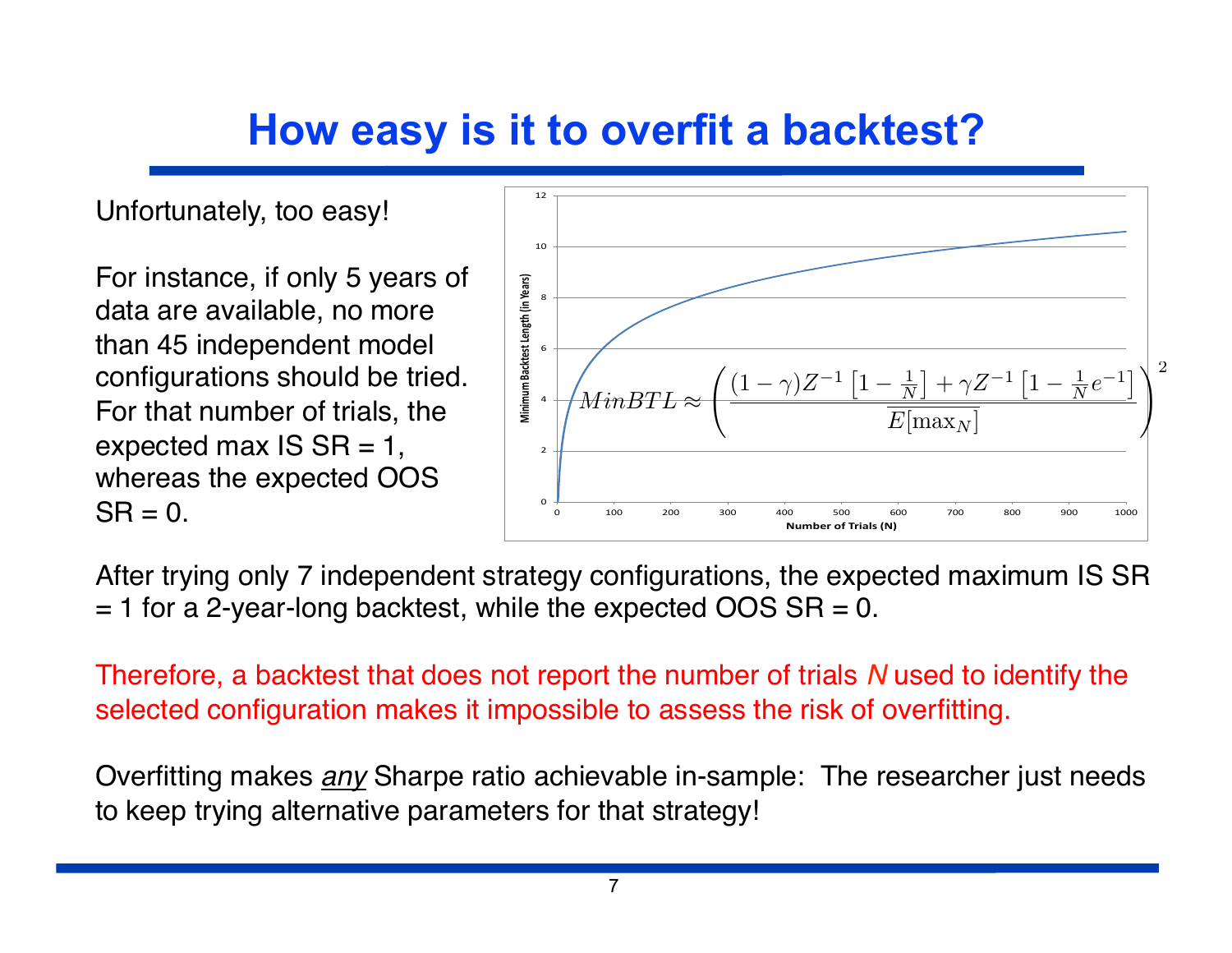### **Overfitting in the absence of memory**



The left figure shows the relation between SR IS (x-axis) and SR OOS (y-axis). Because the process follows a random walk, the scatter plot has a circular shape centered in the point (0,0).

The right figure illustrates what happens once we add a "model selection" procedure. Now the SR IS ranges from 1.2 to 2.6, and it is centered around 1.7. Although the backtest for the selected model generates the expectation of a 1.7 SR, the expected SR OOS is unchanged around 0.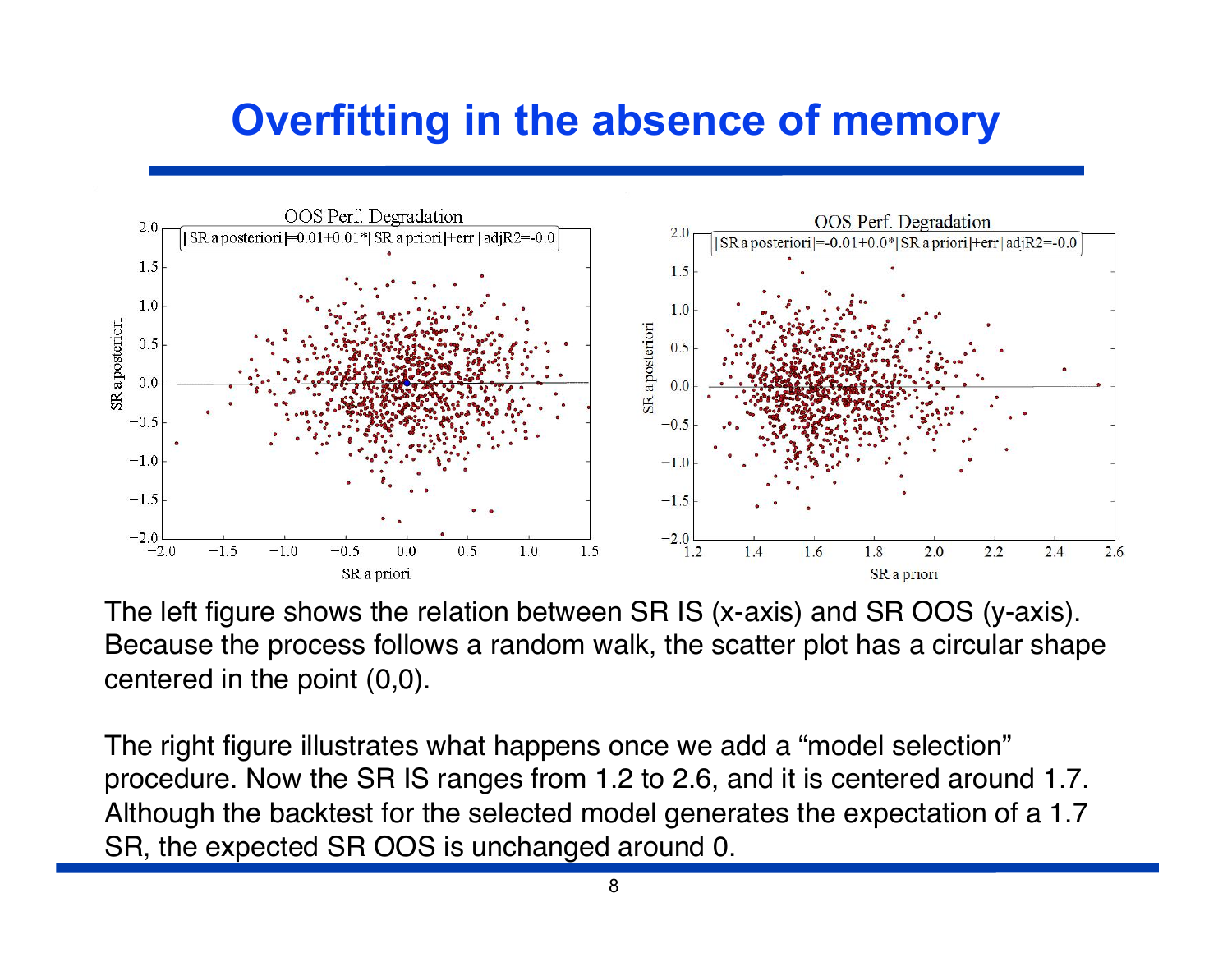## **Overfitting in the absence of memory (cont.)**

This figure shows what happens when we select the random walk with highest SR in-sample (IS).

The performance of the first half was optimized (IS), and the performance of the second half is what the investor receives out-of-sample (OOS).

The good news is, in the absence of memory there is no reason to expect overfitting to induce negative performance.

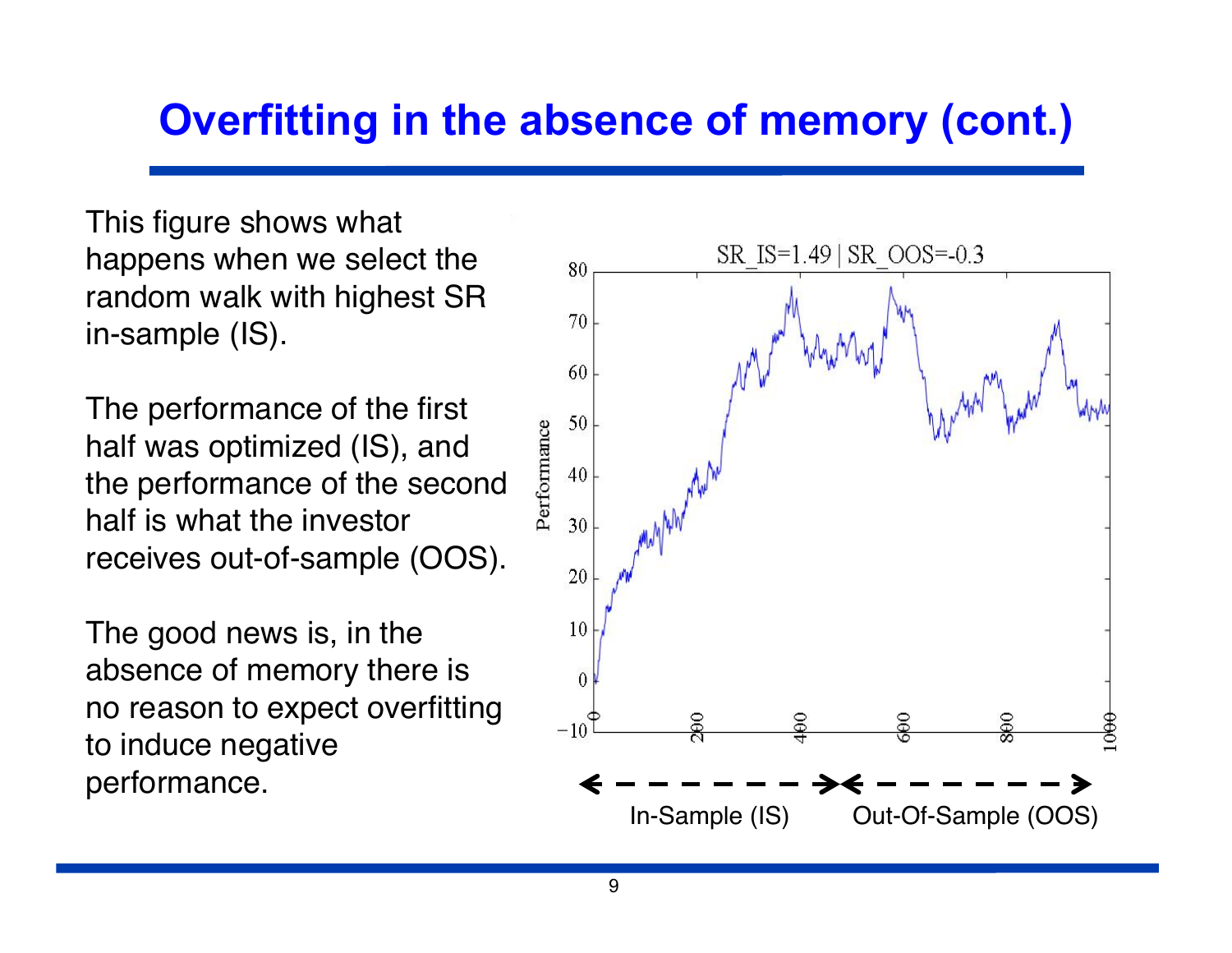# **Overfitting in the presence of memory**

Memory effects may cause OOS performance to be negative, even though the underlying process was trendless.

Also, a strongly negative linear relation between performance IS and OOS may arise, indicating that **the more we optimize in-sample, the worse is OOS performance**.

#### Conclusion:

When financial analysts do not control for overfitting, "Past performance is not an indicator of future performance" is too optimistic! Good backtest performance may be an indicator of *negative* future results.



The p-values associated with the intercept and the in-sample performance (SR a priori) are respectively 0.5005 and 0, indicating that the negative linear relation between IS and OOS Sharpe ratios is statistically significant.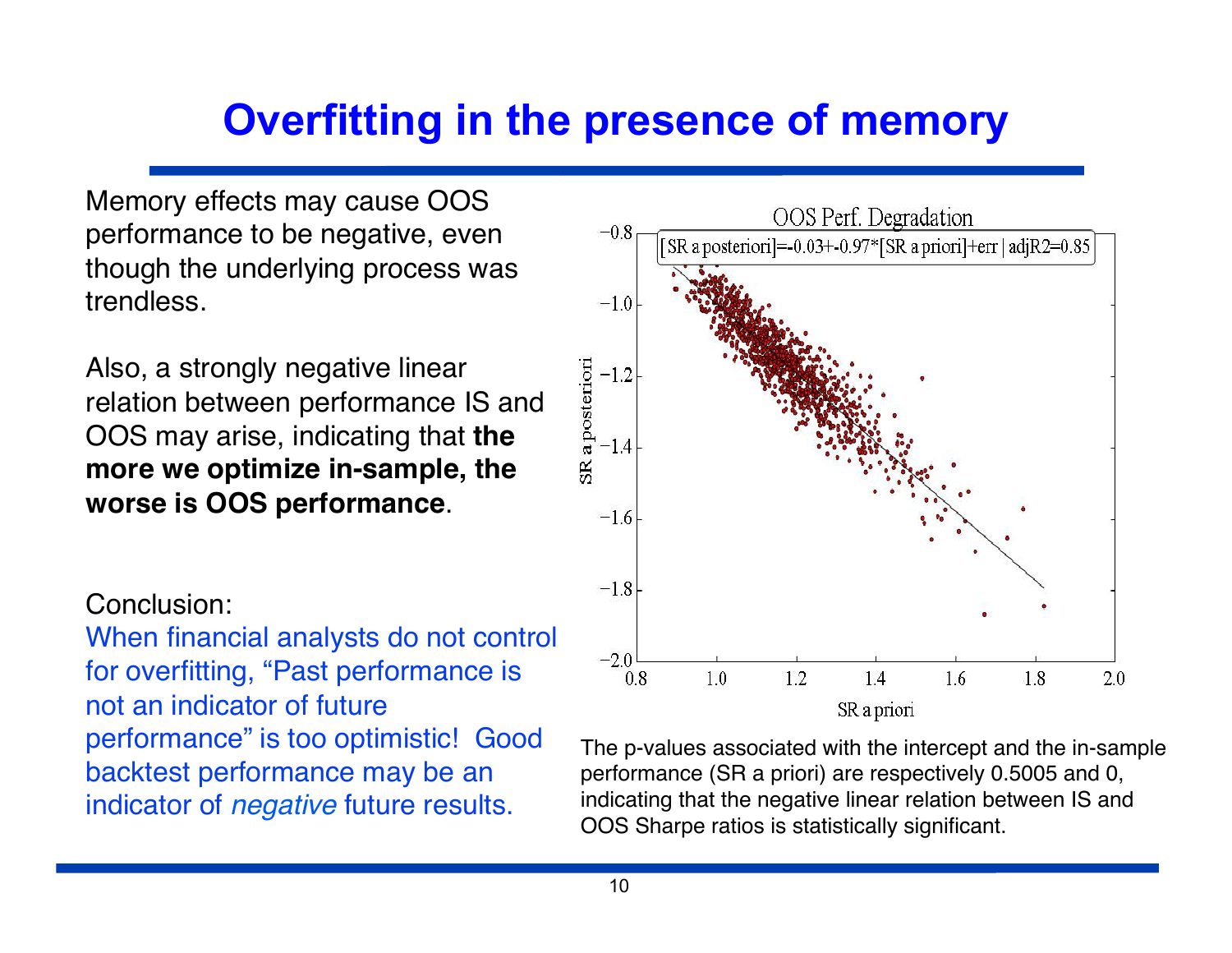# **Tools to prevent backtest overfitting**

- 1. Compute the probability of backtest overfitting*,* using a formula given in our paper "The probability of backtest overfitting," available at http://ssrn.com/abstract=2326253 or http://www.financial-math.org.
- 2. Compute performance degradation and probability of loss (also given in the above paper).
- 3. Apply the theory of stochastic dominance, which allows us to rank investment strategies without having to make assumptions regarding an individual's utility function (see above paper for details).
- 4. Perform model sequestration: Announce a proposed investment strategy to others (either publicly, or within a firm), then subsequently publish the results of using this strategy for a pre-specified period of time.
	- See D. Leinweber and K. Sisk, "Event Driven Trading and the 'New News'," *Journal of Portfolio Management*, vol. 38(1), pg. 110-124.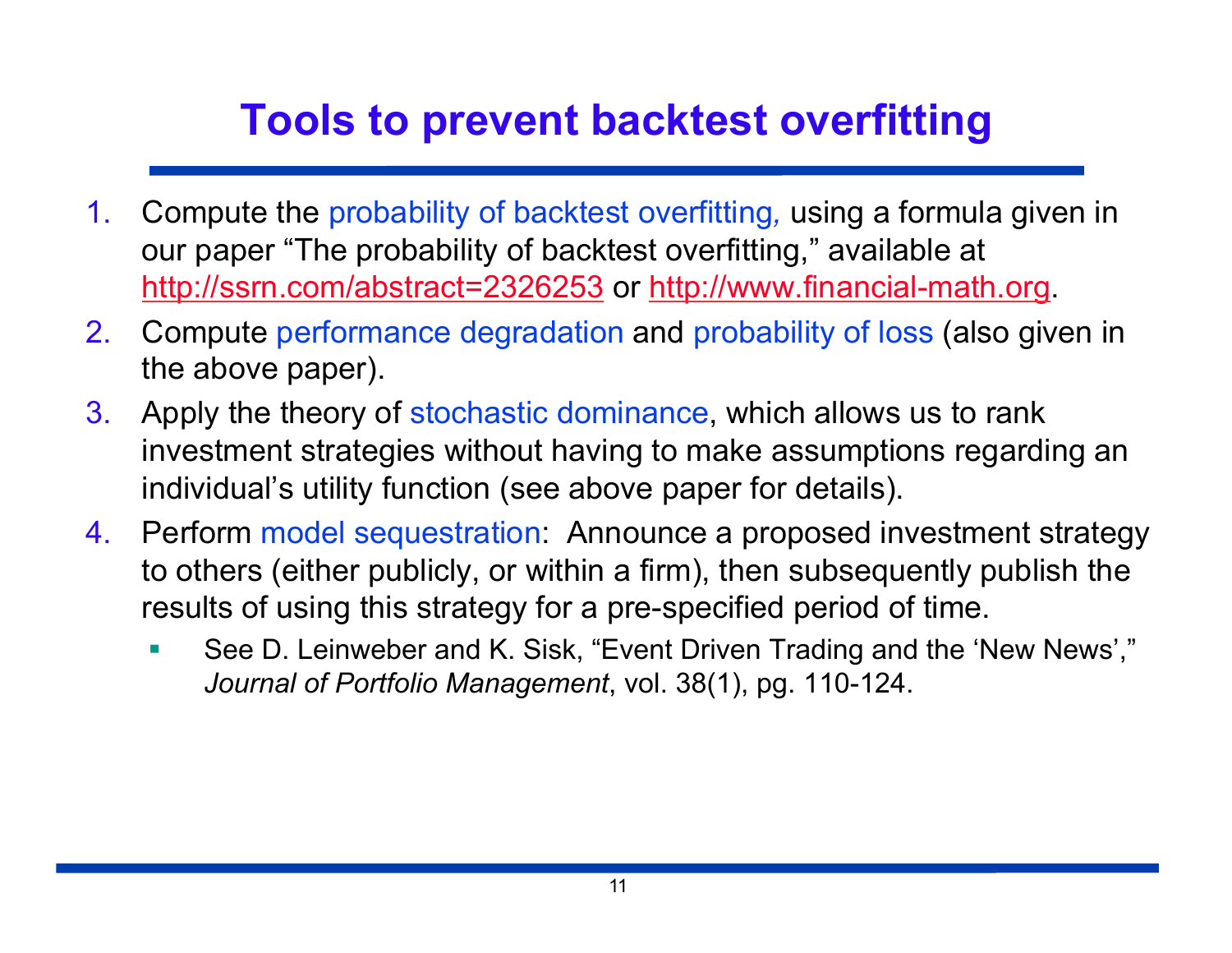#### **Reproducibility in finance**

Using rigorous methods in mathematical finance (e.g., to prevent backtest overfitting) enhances reproducibility and reliability:

- Many other scientific disciplines are facing similar issues of reproducibility, to overcome the bias of only publishing "good" results.
- There is a growing movement in the pharmaceutical industry to require the results of all prototype drug tests to be made public. See http://www.alltrials.net.
- · Johnson & Johnson recently announced it will make all test results public.
- · Mathematicians and computer scientists are setting standards for reproducibility in the field of scientific computing. See:
	- § V. Stodden, D. Bailey, J. Borwein, E. LeVeque, W. Rider, and W. Stein, "Setting the default to reproducible: Reproduciblity in computational and experimental mathematics," February 2013, available at http://www.davidhbailey.com/dhbpapers/icerm-report.pdf.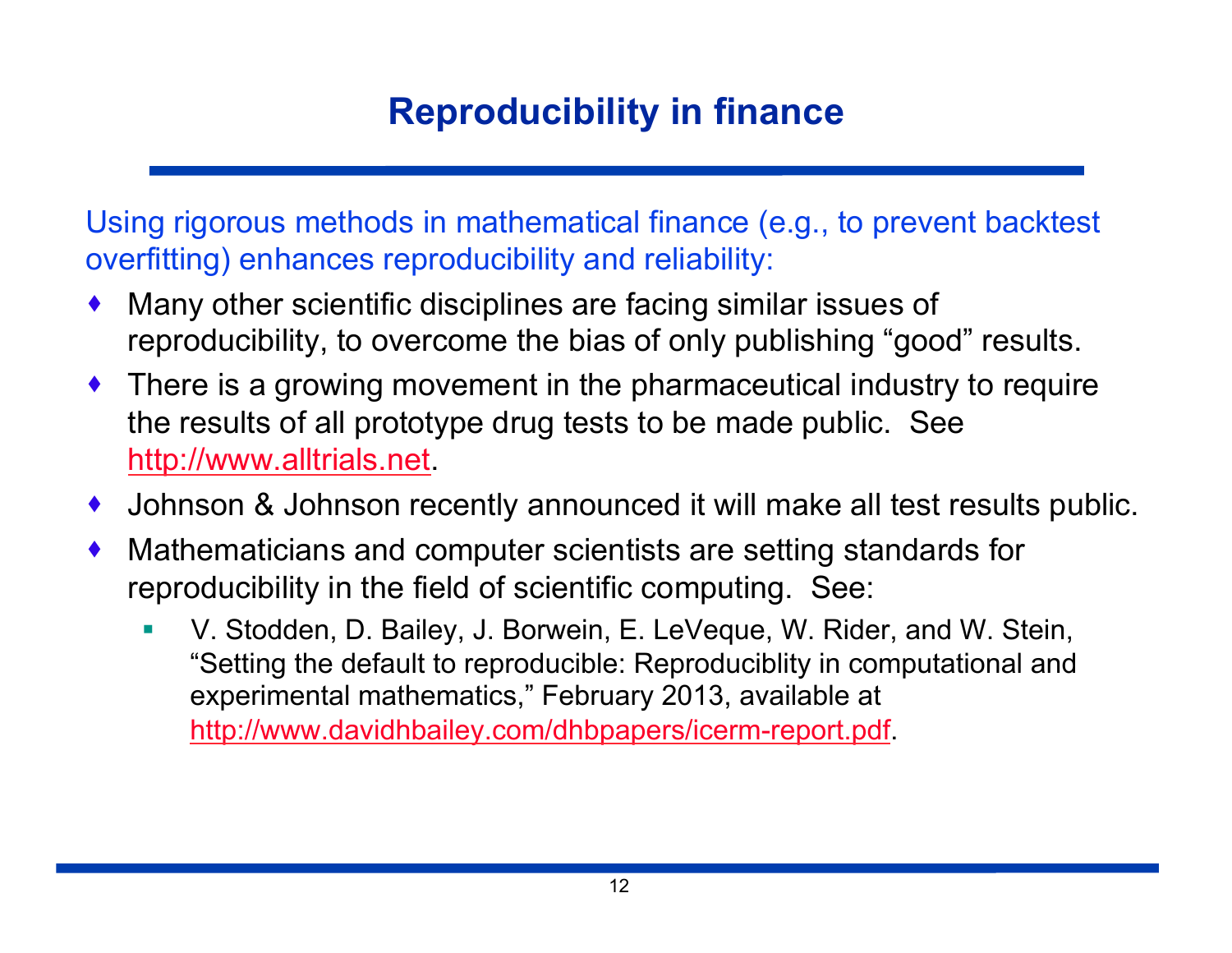#### **An absurd investment program**

- · An investment advisor initially sends 10,240 letters to prospective clients. In 5120 of these letters, she predicts that a certain set of securities will go up; in the other 5120 she predicts they will go down.
- · One month later, if the securities have gone up, she sends another letter to the first 5120 and ignores the second 5120 (or the reverse if the securities have gone down). In 2560 of these letters, she predicts the securities will go up; in the other 2560, she predicts the securities will go down.
- · One month later, if the securities have gone up, she sends another letter to the first 2560 and ignores the second 2560 (or the reverse if the securities have gone down). In 1280 of these letters, she predicts the securities will go up; in the other 1280, she predicts the securities will go down. This is repeated for ten months.
- · After ten months, the remaining 10 investors, astounded by the advisor's uncanny prophetic powers to date, will entrust all their money to her.

Clearly this is an absurd, even fraudulent investment program, because investors are never told of the many other failed recommendations.

But why is backtest overfitting, where one does not disclose how many models were tested, any different?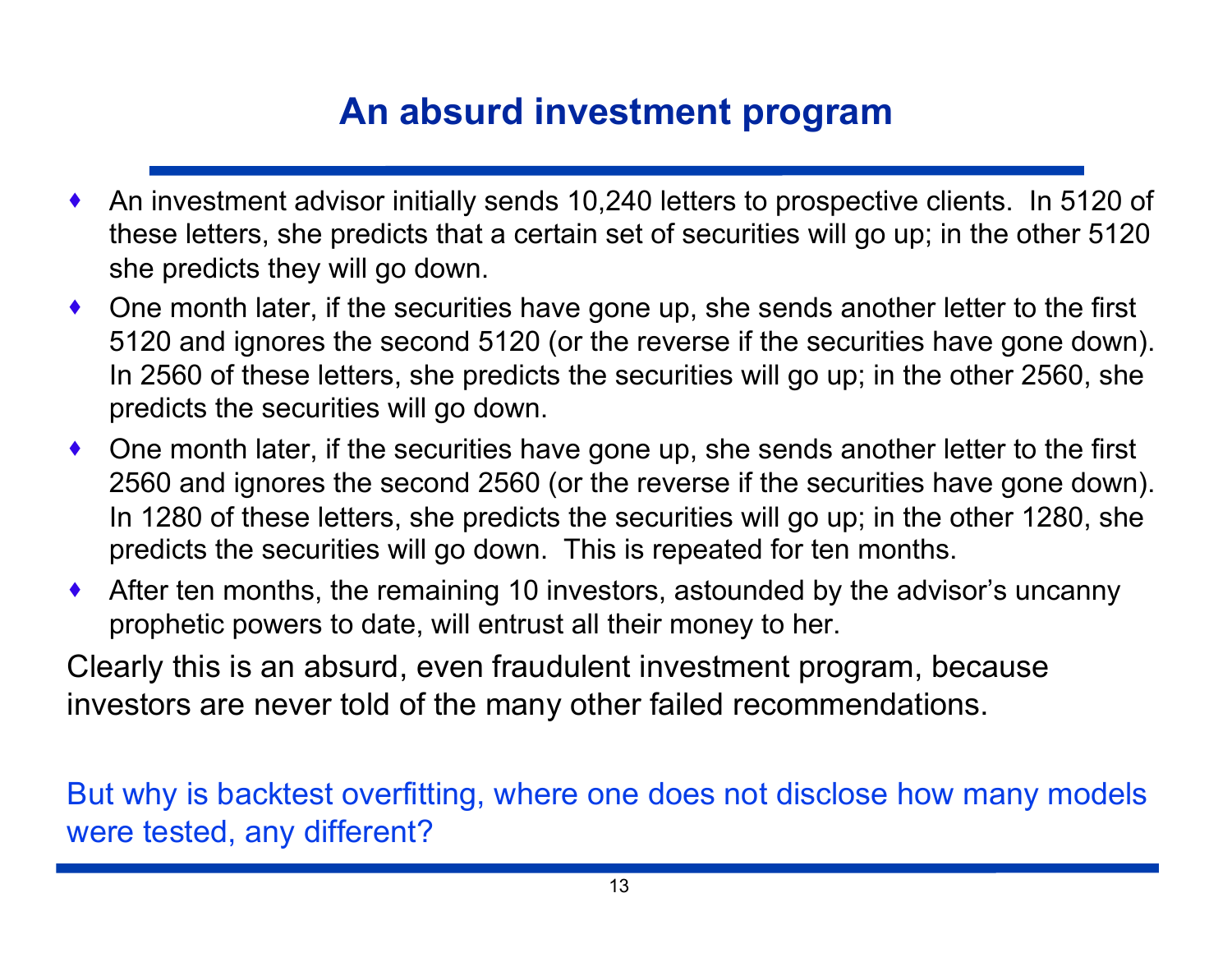#### **Why the silence in the mathematical finance community?**

- · Historically scientists have led the way in exposing those who utilize pseudoscience to extract a commercial benefit – i.e., in the 18th century, physicists exposed the nonsense of astrologers.
- · Yet financial mathematicians in the 21st century have remained disappointingly silent with those who, knowingly or not:
	- Fail to disclose the number of models that were used to develop a scheme (i.e., backtest overfitting).
	- **Make vague predictions that do not permit rigorous testing and falsification.**
	- Misuse charts and graphs: "Beware of fund managers bearing double y-axes." See Matthew Obrien's article on the "scary chart" in the *Atlantic* (11 Feb 2014).
	- **Misuse probability theory, statistics and stochastic calculus.**
	- § Misuse technical jargon: "stochastic oscillators," "Fibonacci ratios," "cycles," "Elliot wave," "Golden ratio," "parabolic SAR," "pivot point," "momentum", and others in the context of finance.
- · Our silence is consent, making us accomplices in these abuses.

"*One has to be aware now that mathematics can be misused and that we have to protect its good name*." – Andrew Wiles, *New York Times*, 4 Oct 2013.